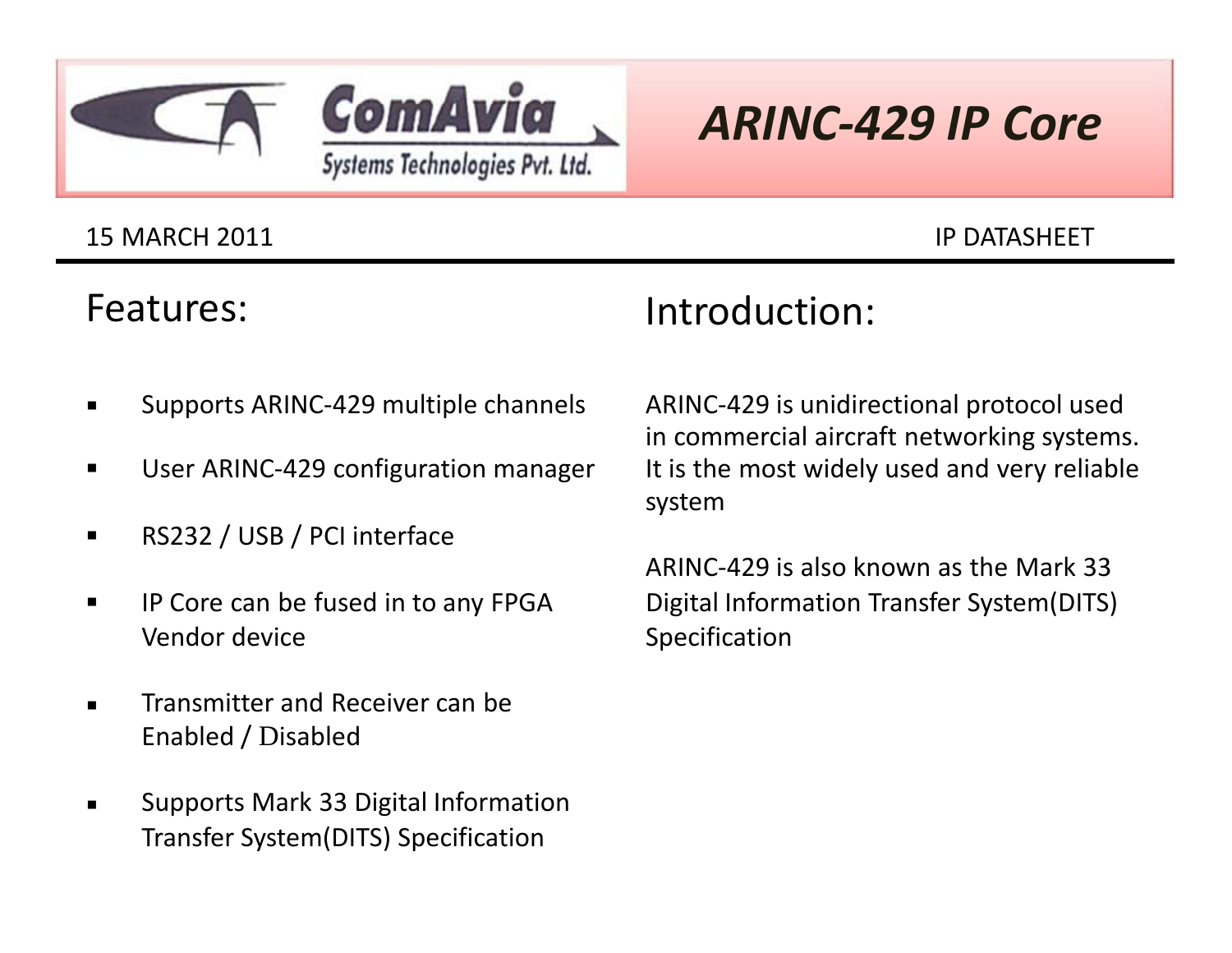### *ComAvia Systems ARINC-429 IP Core*

## General Description:

ARINC-429 IP Core provides a complete Transmitter(Tx) and Receiver(Rx). A typical system Implementation using IP Core ARINC-429 is shown in the block diagram below



The core consists of 6 main blocks: Transmitters, Receivers, Controller, Memory and Configuration block for CPU Interface. UART is used for serial communication and baud Rate of 115200 Hz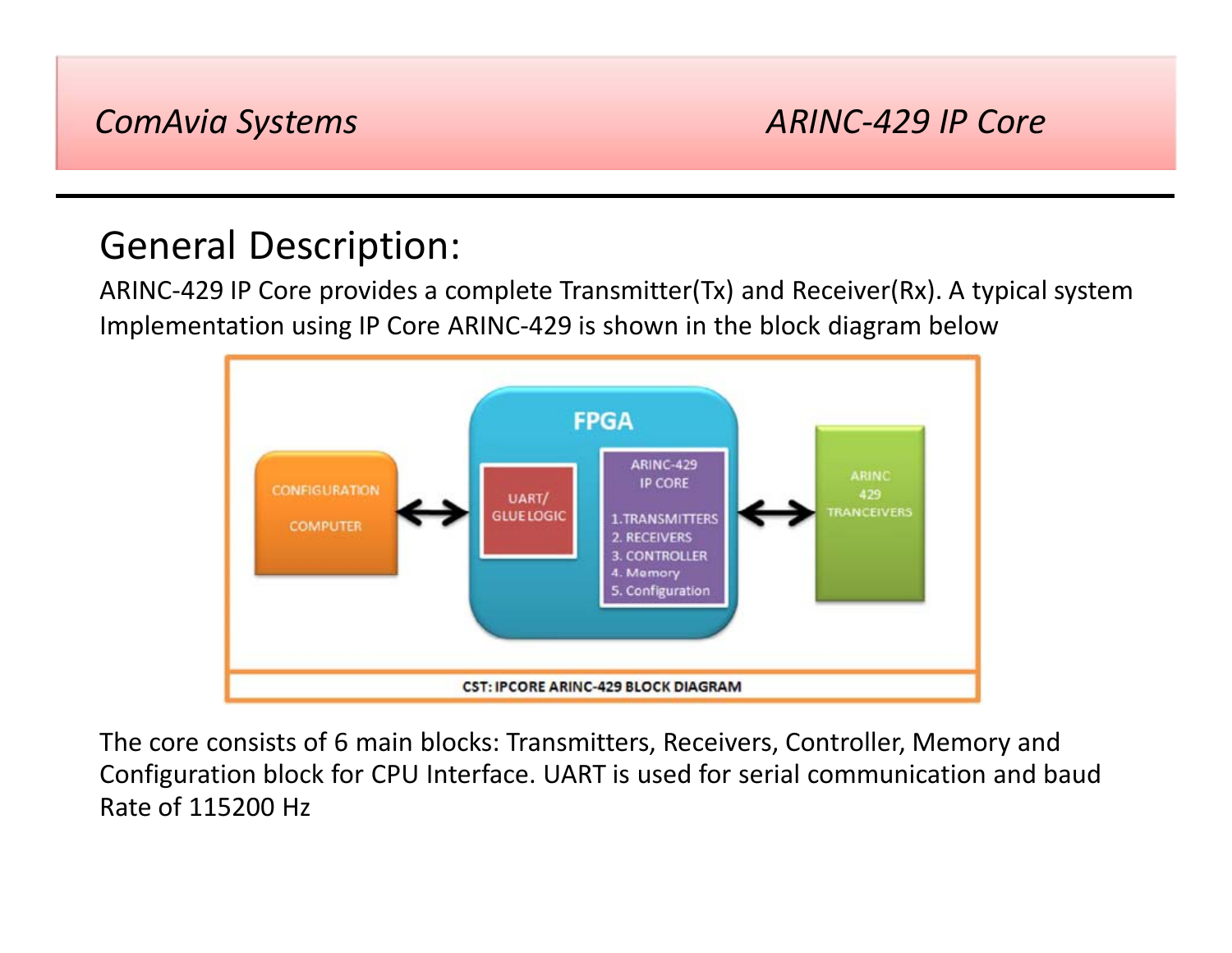### *ComAvia Systems*

### *ARINC-429 IP Core*

## Configuration Description:

IP Core has a user configuration tool called as "ARINC-429 Configuration Manager" which defines the parameters as follows

- $\blacksquare$ ARINC429 speed Low(12-14.5 kbps)/High (100 Kbps)
- $\blacksquare$ Transmitter and Receiver enable / disable
- $\blacksquare$ Transmitter message definition such as Label, SDI, SSM and Data bits
- $\blacksquare$ Transmitter and Receiver mutli-channels

#### **External Components**

There are two external components required for proper operation of ARINC-429 IP Core:

- Standard ARINC 429 line driver
- Standard ARINC 429 line receiver

#### *IPCore External Interface Diagram*